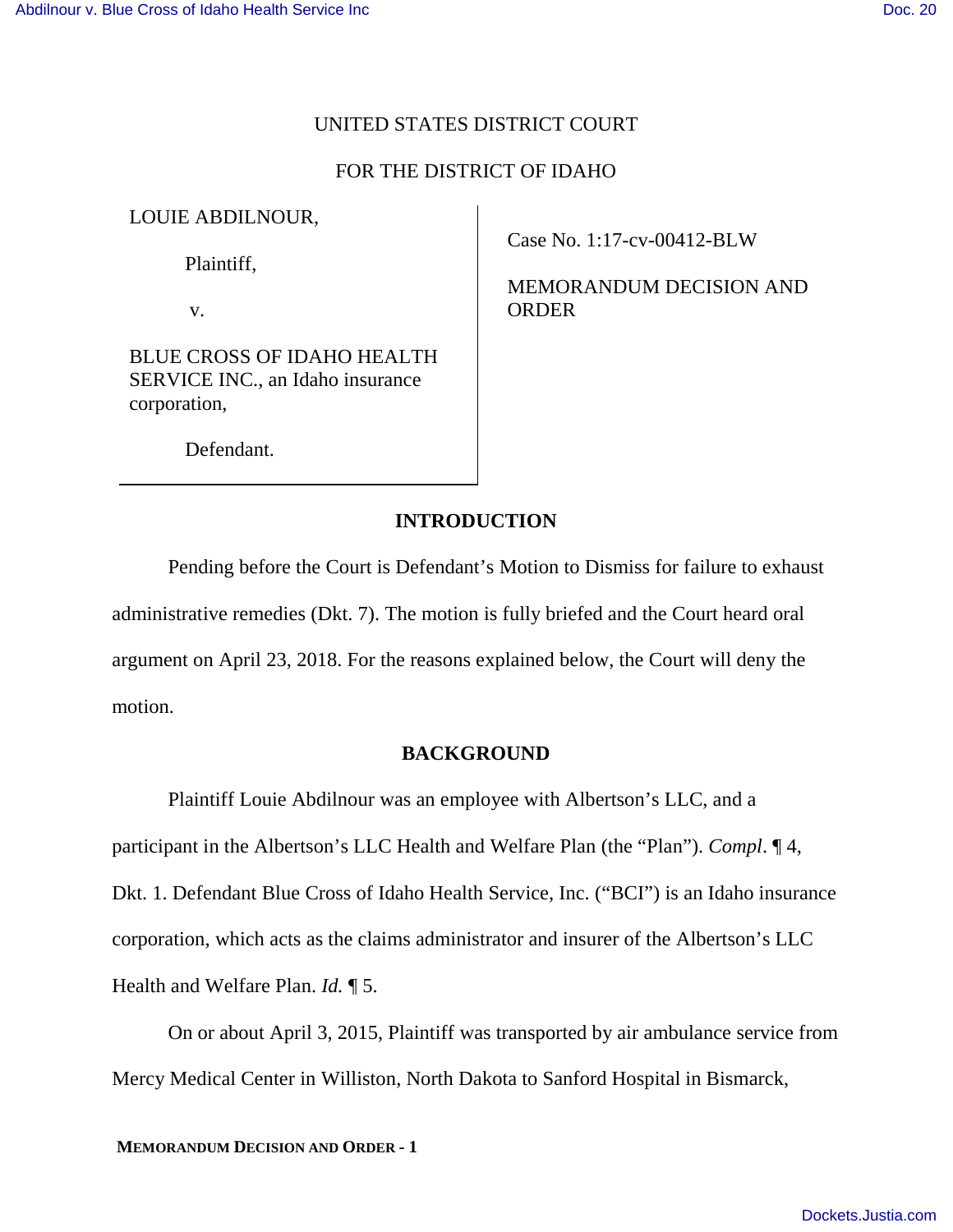North Dakota. *Id.* ¶ 11-17. On or about May 7, 2015, Plaintiff was again transported by air ambulance service from Mercy Medical Center to Sanford Hospital. *Id.* ¶ 18-22. Valley Med Flight ("VMF") provided the air transport on both occasions. *Id.* ¶ 16-17, 22. Also on May 7, 2015, VMF obtained written authorization from Plaintiff to submit claims for payment for services provided, and to appeal payment denials or other adverse decisions on his behalf. *Pl.'s Resp.* Ex. 1, Dkt. 10-2.

VMF submitted a claim to BCI for \$43,648.00 for the April 3 air ambulance transportation, and BCI processed the claim on May 4, 2015. *Def's Br.* at 3, Dkt. 7-1*.* BCI sent Plaintiff a check for \$10,747,76 and an Explanation of Benefits ("EOB") stating that VMF's charges exceeded the allowable amount for the service. *Id.* at 4. VMF submitted a claim to BCI for \$43,092.00 for the May 7 air transport, and BCI processed the claim on June 15, 2015. *Id.* at 5. BCI sent Plaintiff a check for \$10,670.72 and an EOB stating that VMF's charges exceeded the allowable amount for the service. *Id.*

On July 24, 2015, a representative from VMF sent a letter to the Blue Cross of Idaho Appeals and Grievance Coordinator, carbon copied to the Plaintiff. *Cook Decl.* Ex. A, Dkt 7-2. The letter includes Plaintiff's name and member number, and the date of service, the billed amount, and the claim number for the May 7 claim. *Id.* The letter states "we are APPEALING your decision. We disagree and dispute your payment of \$10,670.72." *Id.* The letter states the alleged grounds for the appeal – that the transport was medically necessary, and constituted "pre-emergent services" under the ACA – and that "your member should not be penalized for receiving the necessary medical services .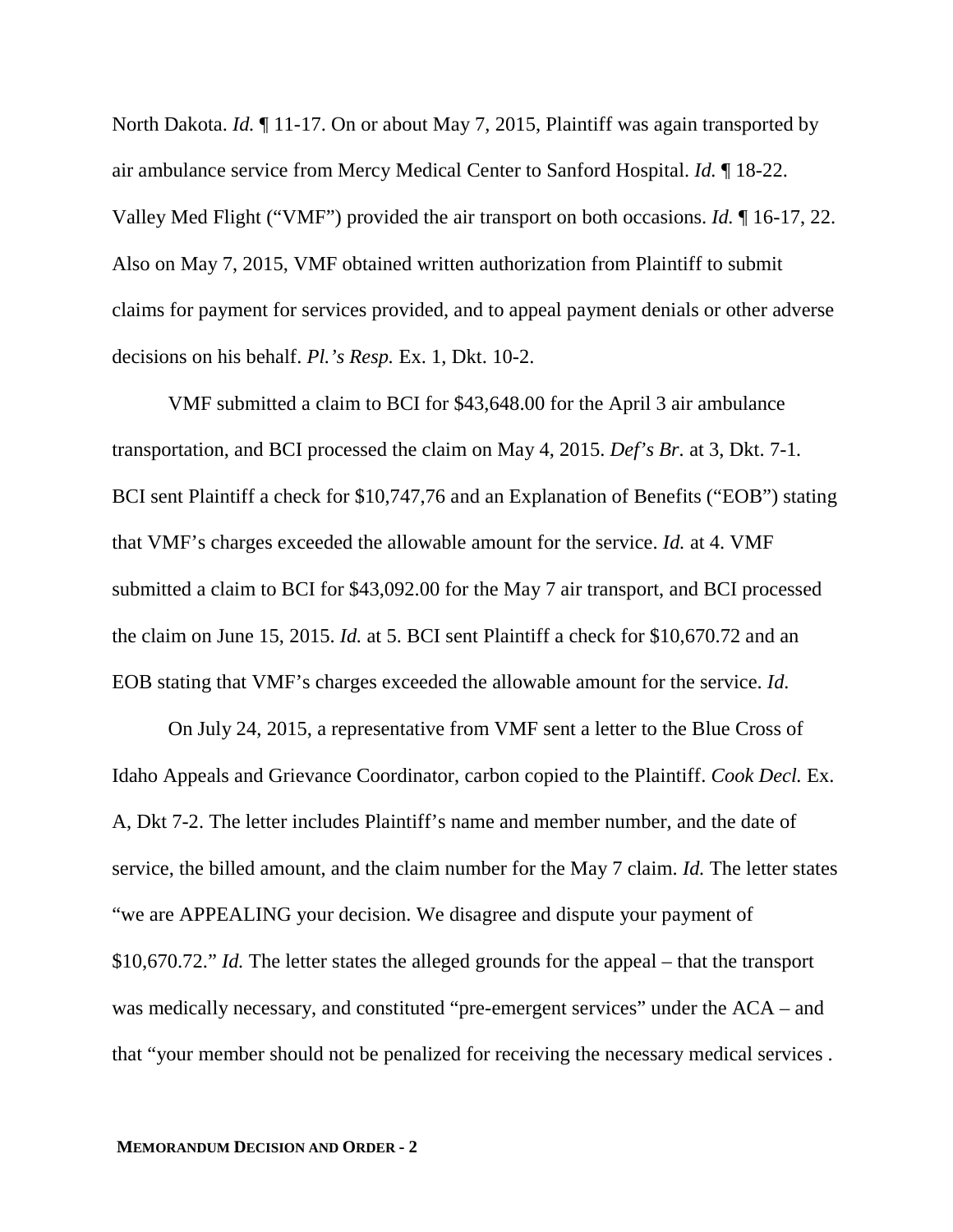..." *Id.* The letter further states "As a non-contracted provider, we are under no obligation to accept a reduced payment and will not honor any discounted allowable, leaving your member responsible for any unpaid balance." *Id.* The letter appears to only appeal the payment for the second air ambulance transport of May 7, 2015. *See id.* It does not reference the April 3 transport or payment. *See id*.

After receiving the letter, BCI forwarded it on to Blue Cross Blue Shield of North Dakota "because the local Blue Plan is responsible for communications with their local providers rendering services and submitting claims in their state." *Cook Decl.* ¶ 8, Dkt. 7- 2. On August 7, 2015, BCBS of North Dakota sent a letter to VMF, stating "The requested claim was reviewed by our reimbursement team. The claim did process correctly according to the current Blue Cross Blue Shield of North Dakota fee schedule." *Sorenson Decl.* Ex. 2, Dkt. 10-4. The letter included Mr. Abdilnour's name, plan number, and a claim number. *Id.* On October 20, 2015, BCBS of North Dakota sent a second letter to VMF, stating "Your request for additional reimbursement was previously reviewed on August 07, 2015 by our reimbursement team and determined to have been paid correctly according to the current Blue Cross Blue Shield fee schedule providers. No additional review will be made." *Sorenson Decl.* Ex. 3, Dkt. 10-4. The letter again included Mr. Abdilnour's name, plan number, and a claim number. *Id.*

On March 28, 2016, BCI received a request from Plaintiff's counsel for records and information related to Mr. Abdilnour's claims for the air transport service rendered on April 3 and May 7, 2015. *Overman Decl.* Ex. F, Dkt. 7-5. Before proceeding, BCI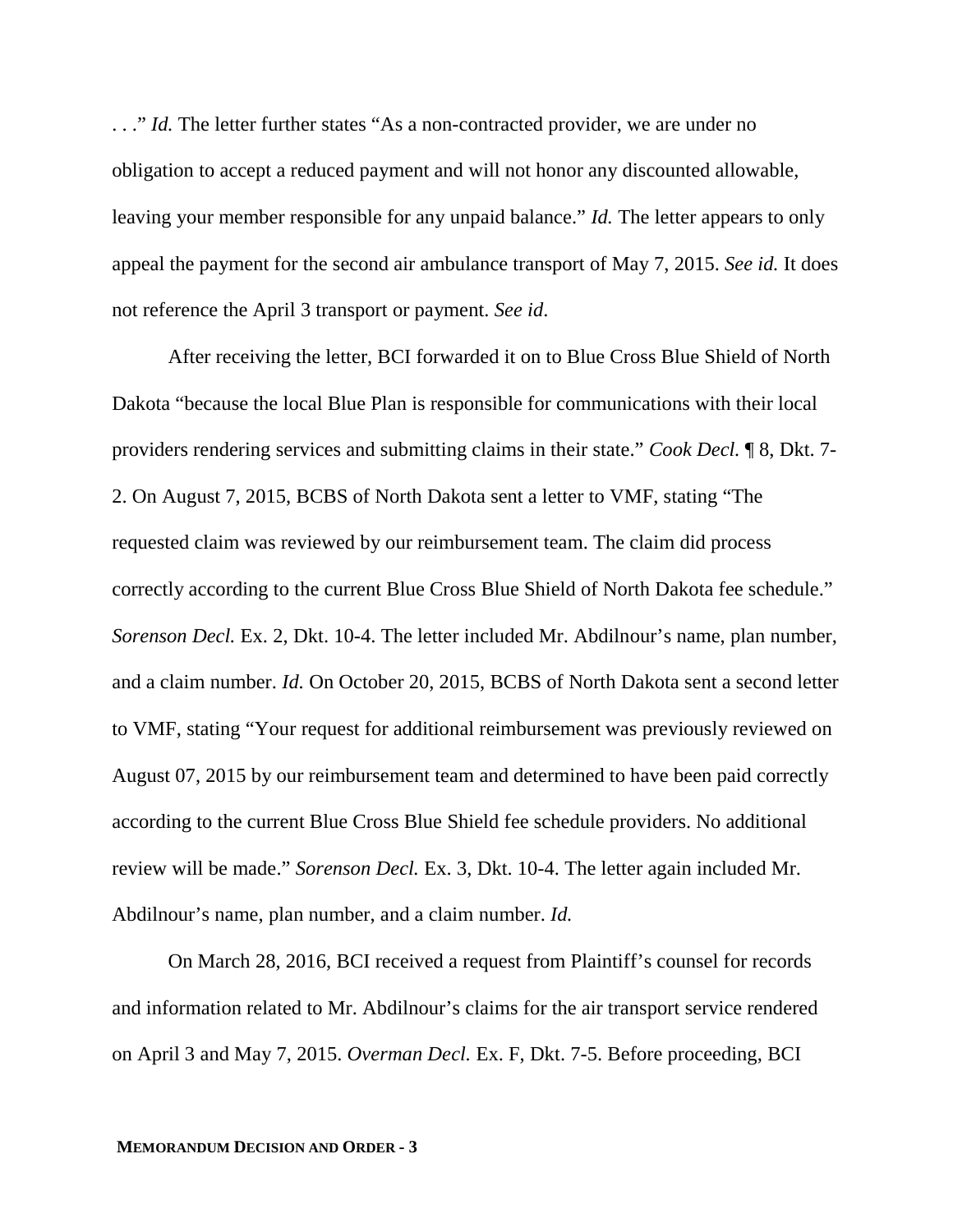asked Plaintiff to complete an "Appointment of Authorized Representative Form." *Def.'s Br.* at 6, Dkt. 7-1. On May 10, 2016, BCI provided Plaintiff's Counsel with some of the requested information. *Overman Decl.* Ex. G, Dkt. 7-4.

On February 23, 2017, Plaintiff's Counsel notified BCI that he was representing Plaintiff in "continuing his appeal of BCI's claim determinations" related to the April 3, and May 4, 2015 air transport services. *Overman Decl.* Ex. H, Dkt. 7-4. The letter stated that "the benefits determinations were appealed on July 24, 2015" and that "BCBSND issued notices concerning these appeals on August 7, 2015 and October 20, 205, and denied/failed to resolve further" Mr. Abdilnour's claims. *Id.* On April 19, 2017, BCI denied Plaintiff's appeal as untimely. *Overman Decl.* Ex. I, Dkt. 7-4. BCI did not address, or even acknowledge the July 24 letter in their denial. *See id.*

Plaintiff filed his Complaint in this case on October 3, 2017. *Compl.*, Dkt. 1. The Complaint alleges that BCI breached the terms of its employee welfare benefit plan, in violation of the Employee Retirement Income Security Act of 1974 ("ERISA) § 502, 29 U.S.C. § 1132(a)(1)(B) by failing to provide full coverage for the costs of his medical transport by air ambulance on April 3 and May 7, 2015. *Id.* The Defendants have filed this motion to dismiss on the grounds that Plaintiff failed to exhaust his administrative remedies by timely appealing the claim determination, as required by the Plan. *Def.'s Br.*, Dkt 7-1.

The Plan states:

You have the right to appeal any denied claim. Your appeal must be filed with the Claims Administrator in writing, within 180 days after you receive the written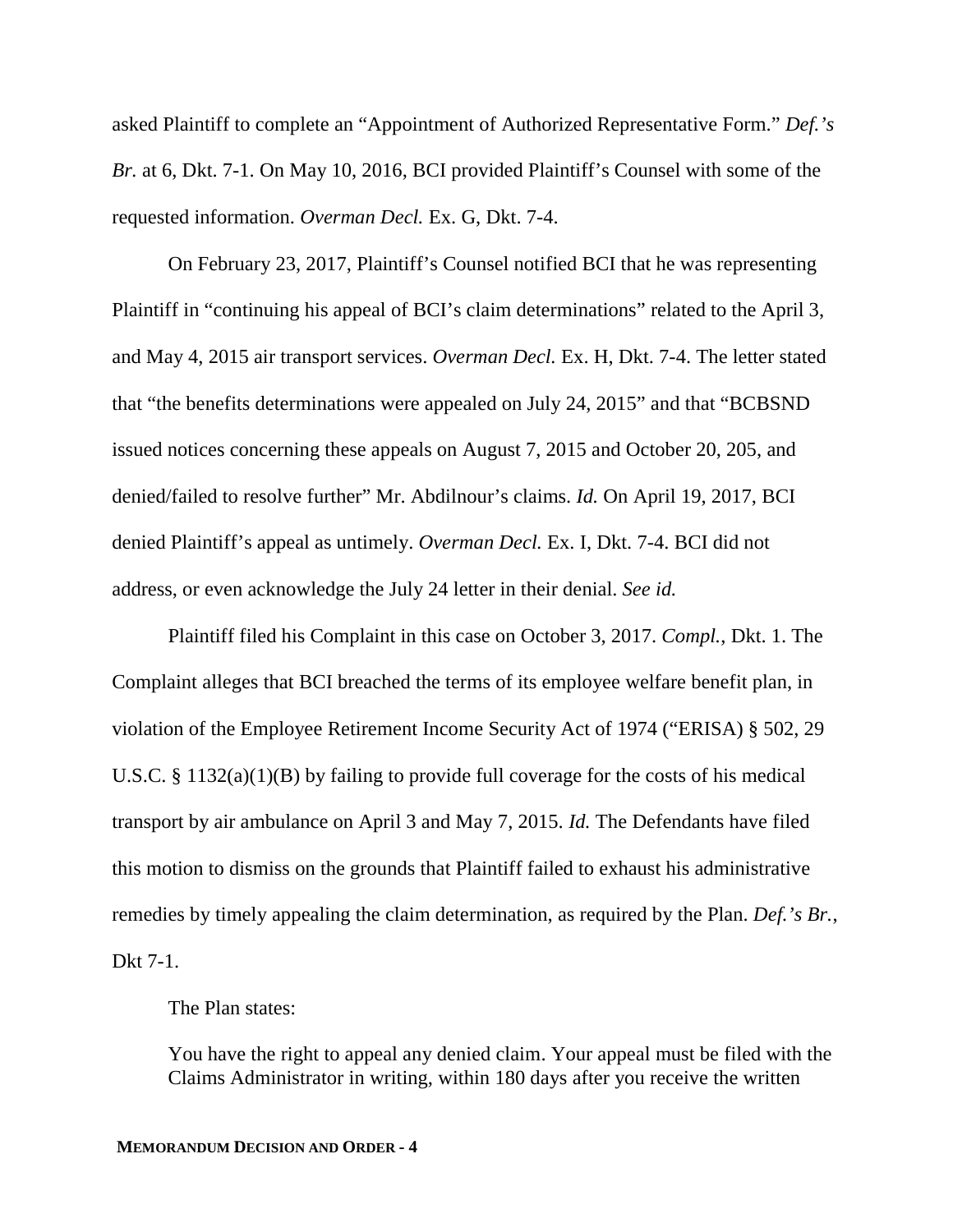notice of the reduction or denial . . . . If you have followed these procedures and you still do not agree with the Claims Administrator's decision about your claim, you can file suit in federal court. These claims and appeals procedures (except any external review described below) must be exhausted before any legal action is commenced."

*Def.'s Br*. at 5, Dkt 7-1. The EOB Mr. Abdilnour received for the May 7, 2015 claim

includes the following instructions for appealing a claim decision:

"If you would like to appeal a claim decision, please follow the steps: write a letter stating the reasons you believe our claim decision was incorrect . . . Send your letter and all documentation to the Appeals & Grievance Coordinator no later than 180 days after you receive this Explanation of Benefits using the address on page one of this form. . . . Under section 502(a) of the Employment Retirement Income Security Act, you may also have the right to file a civil action following the exhaustion of the complete appeals process."

*Id.* Finally, the Plan states that a participant may authorize "a lawyer or other

representative [to] help you with your claim," but that "the Claims Administrator or Plan

Administrator may require written authorization to verify that an individual has been

authorized to act on your behalf." *Overman Decl.* Ex. A at 41, Dkt. 7-4.

Defendant argues that the July 24, 2015 letter does not constitute an appeal.

Because the 180-day window to appeal Plaintiff's claims closed on December 12, 2015,

Defendant argues that the March 28, 2016 and the February 23, 2017 communications

from Plaintiff's counsel were untimely. Thus, Defendant argues that Plaintiff failed to

exhaust his administrative remedies, and that his claim must be dismissed.

### **LEGAL STANDARD**

"[T]he general rule governing ERISA claims [is] that a claimant must avail himself or herself of a plan's own internal review procedures before bringing suit in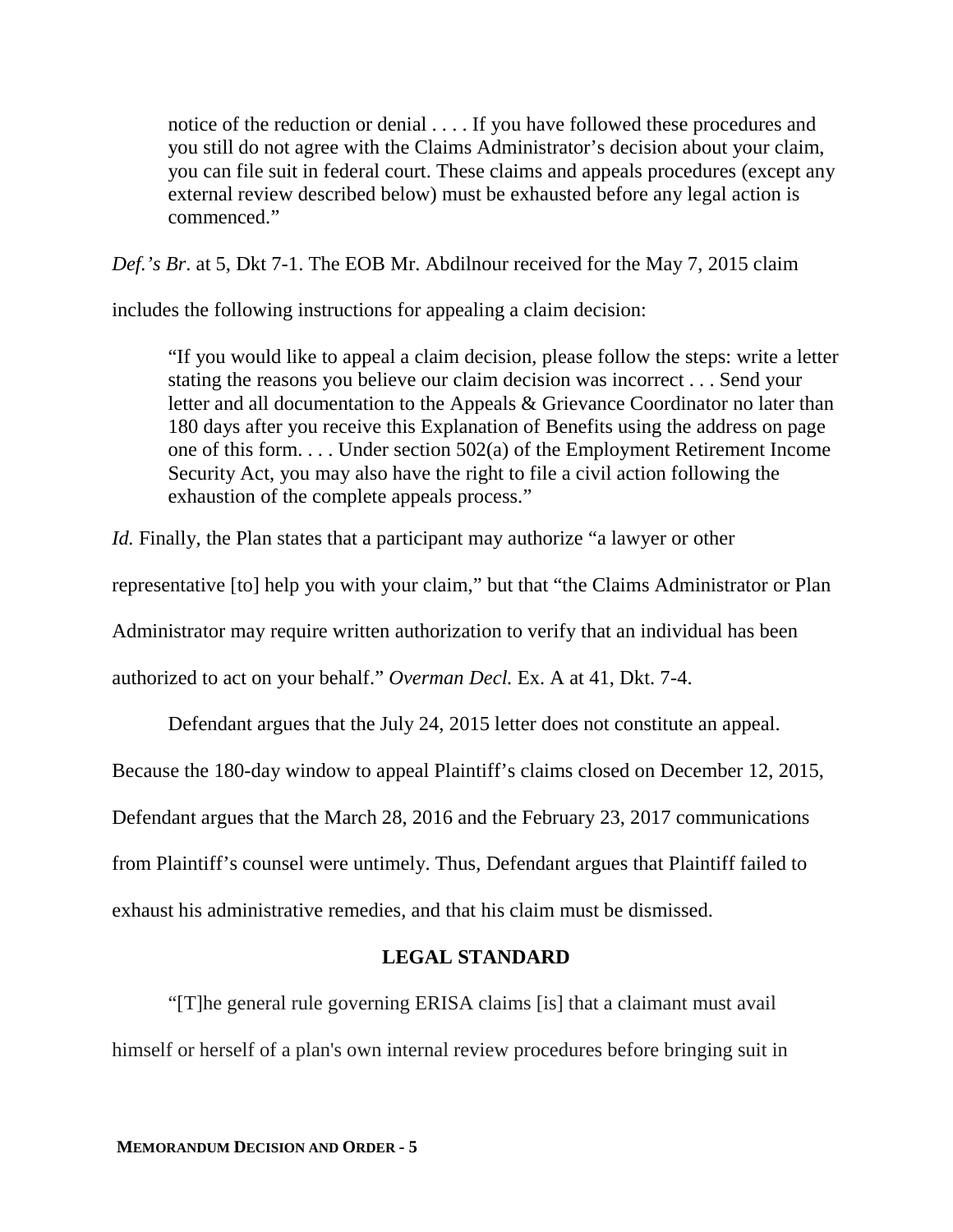federal court." *Diaz v. United Agr. Emp. Welfare Benefit Plan & Trust,* 50 F.3d 1478, 1483 (9th Cir.1995) (citing *Amato v. Bernard,* 618 F.2d 559, 566–68 (9th Cir.1980)). "The administrative exhaustion requirement, while not explicitly in the text of the statute, is 'consistent with ERISA's background, structure and legislative history and serves several important policy considerations, including the reduction of frivolous litigation, the promotion of consistent treatment of claims, the provision of a nonadversarial method of claims settlement, the minimization of costs of claim settlement and a proper reliance on administrative expertise.'" *Dhamija v. Liberty Life Assurance Co. of Boston*, No. 5:13- CV-02541-LHK, 2013 WL 5689033, at \*3 (N.D. Cal. Oct. 16, 2013) (quoting *Diaz*, 50 F.3d at 1483).

Defendants may raise a defense of "failure to exhaust nonjudicial remedies" as an unenumerated Rule 12(b) motion to dismiss "as a matter of abatement." *Ritza v. Int'l Longshoremen's and Warehousemen's Union*, 837 F.2d 365, 368–69 (9th Cir. 1988), *overruled on other grounds in Albino v. Baca*, 747 F.3d 11162 (9th Cir. 2014). "In deciding a motion to dismiss for a failure to exhaust nonjudicial remedies, the court may look beyond the pleadings and decide disputed issues of fact." *Wyatt v. Terhune*, 315 F.3d 1108, 1119–20 (9th Cir. 2003), *overruled on other grounds by Albino v. Baca*, 747 F.3d 1162 (9th Cir. 2014).

District courts have broad discretion in resolving factual disputes in these circumstances. *Ritza*, 837 F.2d at 369. Unlike motions brought under Rule 12(b)(6) and 56, "no presumptive truthfulness attaches to plaintiff's allegations, and the existence of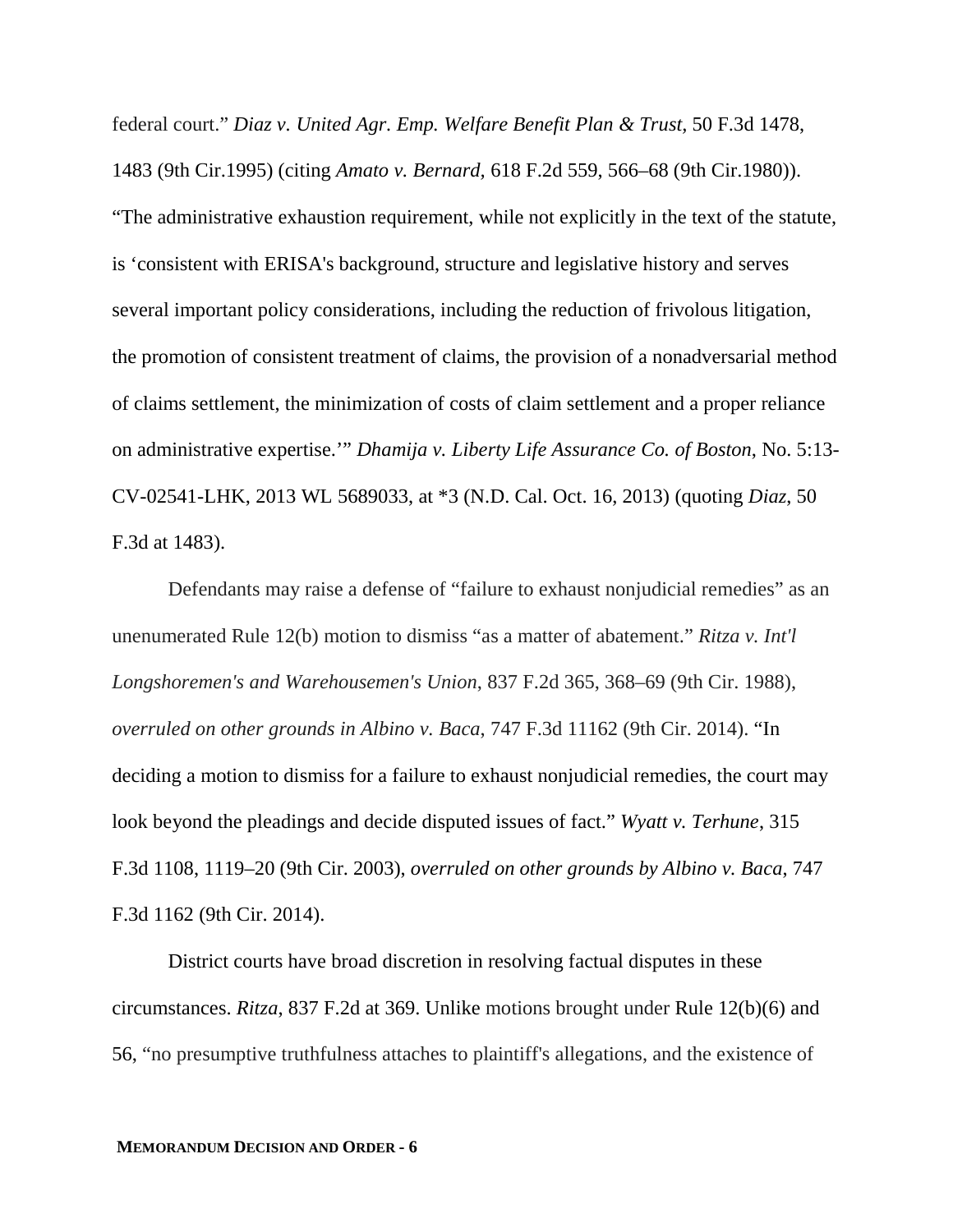disputed material facts will not preclude the trial court from evaluating for itself the merits of [the] claims." *Id.* (internal citations and punctuation omitted). "The burden of establishing nonexhaustion . . . falls on defendants. *Wyatt*, 315 F.3d at 1112.

There is no "binding Ninth Circuit authority that clearly delineates when a communication following the denial of a claim constitutes an appeal." *See Dhamija v. Liberty Life Assurance Co. of Boston*, No. 5:13-cv-02541-LHK, 2013 WL 5689033 at \*4 (N.D. Cal. Oct. 16, 2013). Several courts in this circuit, however, have interpreted ambiguous communications in favor of the participants, so long as the communication is sufficient to put the Plan Administration on notice of the appeal. *See, e.g.*, *id.* (finding that a letter sent "to confirm" a participant's appeal was sufficient to initiate the statutorily guaranteed review process); *Eppler v. Hartford Life & Accident Insurance Co.*, No. 07-4696, 2008 WL 361137 at \*11 (N.D. Cal. Feb. 11, 2008) (finding notice of participant's intent to file an appeal created "a duty" to review participant's claim); *c.f. Werner v. Liberty Life Assurance Co.*, 336 Fed. Appx. 676, 677-78 (finding letter stating intent to appeal not sufficient where claimant explicitly asked the administrator not to take action to consider appeal, and notice from administrator back to claimant indicated that both parties understood the letter was not an appeal).

#### **ANALYSIS**

BCI argues that the July 24 letter does not constitute an appeal because it does not explicitly state that the appeal is taken on behalf of Mr. Abdilnour. BCI cites *IHC Health Services, Inc. v. FCH1 LLC* as announcing a bright-line rule that pre-suit communications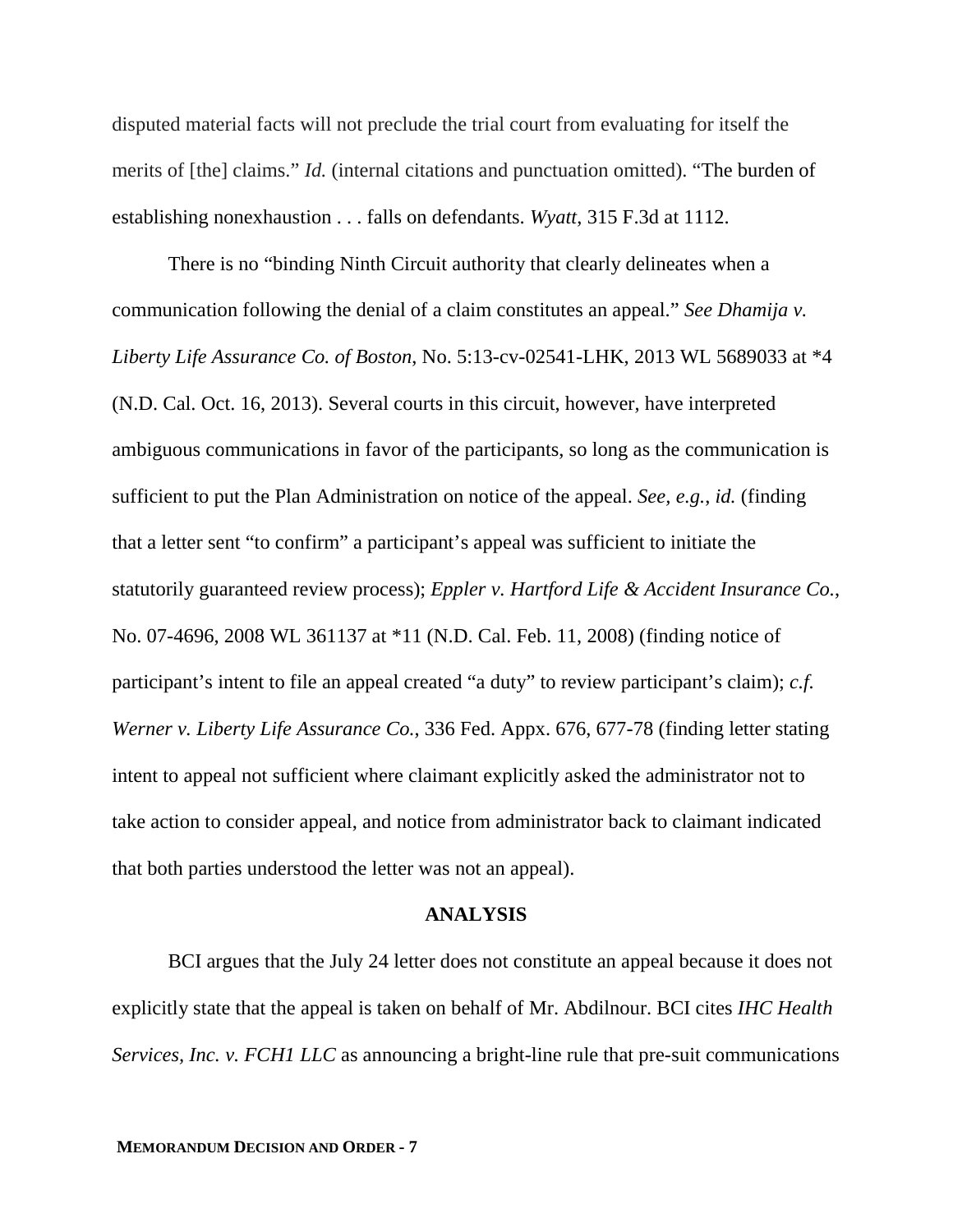from providers must contain such a statement in order to constitute an appeal. *See* No. 2:11-cv-000657-DBP, 2012 WL 5928338 (D. Utah Nov. 27, 2012). In *IHC*, the magistrate judge found that pre-suit communications from IHC, the health care provider, to the Plan Administrator did not qualify as an administrative appeal because "(1) they contain no reference that ICH is exercising any right on behalf of the plan participant; (2) they make no request for an appeal; and (3) they were all sent well outside of the Plan's 180-day deadline for filing an administrative appeal." *Id.* at \*5. The Court finds that the reasoning in *IHC* persuasive, but the case is distinguishable, and the holding more nuanced than BCI suggests.

First, the procedural history of *IHC* strongly supports the magistrate's finding that IHC was acting on its own behalf rather than on behalf of the plan participant. IHC believed that it did not have authorization to act on behalf of the plan participant when it communicated with the Plan Administrator. *Id.* at \*2. Thus, IHC initially filed suit in state court for breach of contract, and only later brought an action under ERISA. *Id.* Further, IHC was the sole plaintiff in *IHC* and there is no indication that the participant was ever involved. *Id.* Taken together, these facts strongly suggest that IHC's pre-suit communications with the Plan Administrator were in furtherance of enforcing its own contractual rights, rather than the participant's rights under the plan. *Id.* at \*2.

Second, two of the independent grounds supporting the magistrate's decision in *IHC* do not apply to this case. There, the magistrate found that IHC's claim failed because the purported appeal was untimely, and did not clearly state that it was an appeal.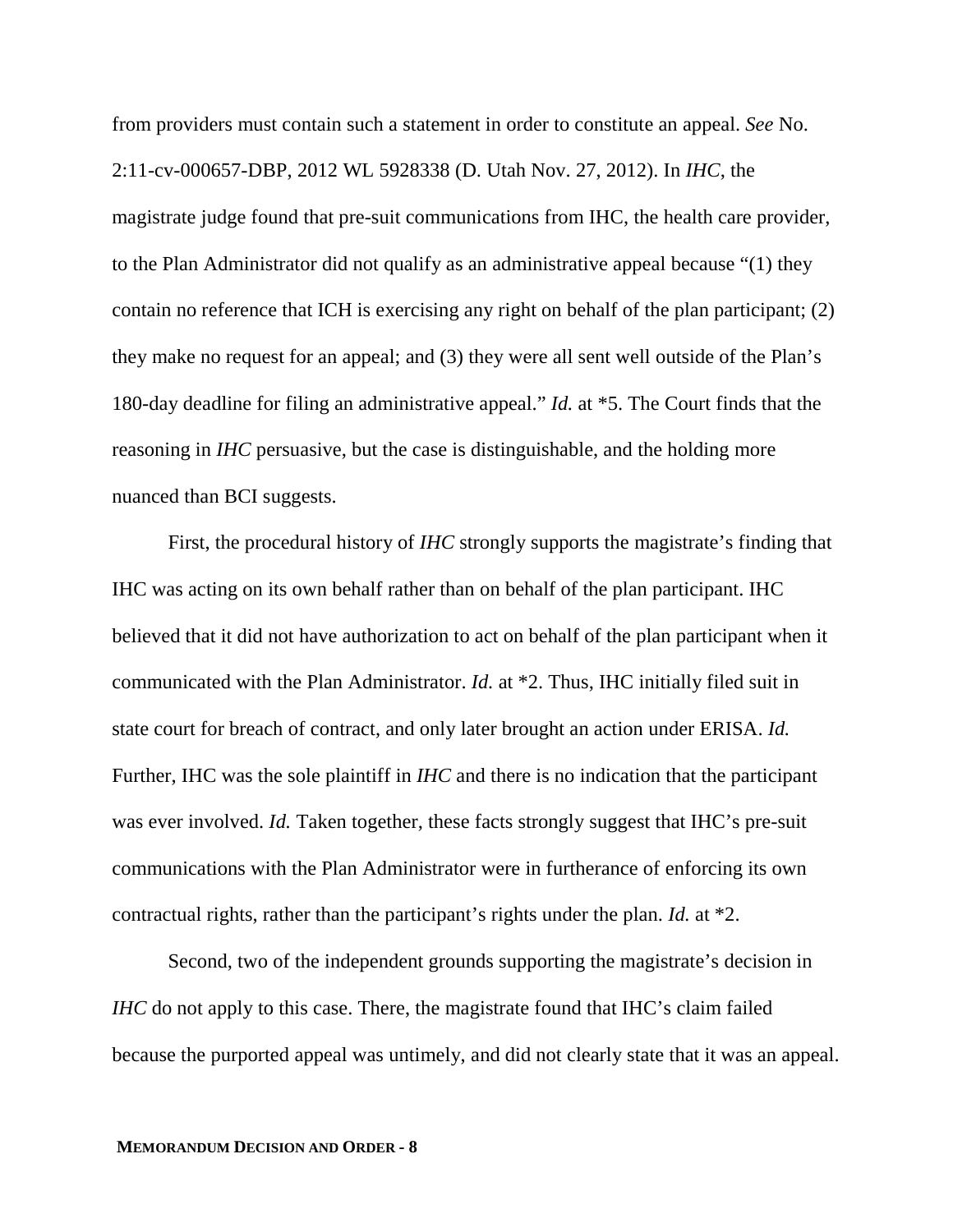*Id.* at \*5. Thus, there was no need for the court to dig deeply into whether IHC was acting on behalf of the participant. Here, the July 24 letter was sent well within the 180-day window, and there is no question that it was timely. Further, the letter expressly states, "we are APPEALING your decision." *Cook Decl.* Ex. A, Dkt 7-2 (emphasis in original). Thus, the only question here is whether the July 24 letter adequately informed BCI that it sought to enforce Mr. Abdilnour's rights under the plan.

Finally, the Court finds that the IHC court's analysis was substantially more factintensive than BCI suggests. In *IHC* the magistrate relied on three separate factors in holding that IHC's letters did not constitute an appeal under the plan at issue. First, the court found that the letters failed to state that IHC was asserting any rights on behalf of the plan participant. Second, the court found that because IHC believed it was not authorized to assert the participant's rights, it could not claim that the pre-suit letters were intended to assert those rights. Third, the court found that by stating that it would "balance-bill" the plan participant for the remaining amount of the claim, IHC demonstrated that it was acting in a manner adverse to the participant's interests, rather than on his behalf. *Id.* at 5. In other words, the magistrate looked to the totality of the circumstances in determining whether the letters constituted an appeal.

Here, the totality of the circumstances suggest that the July 24 letter constituted an appeal of the May 7 claim determination, on behalf of Mr. Abdilnour. Though the letter does not specifically state that Mr. Abdilnour is exercising his right to appeal, neither does it expressly state that an appeal is brought on behalf of VMF. The letter was carbon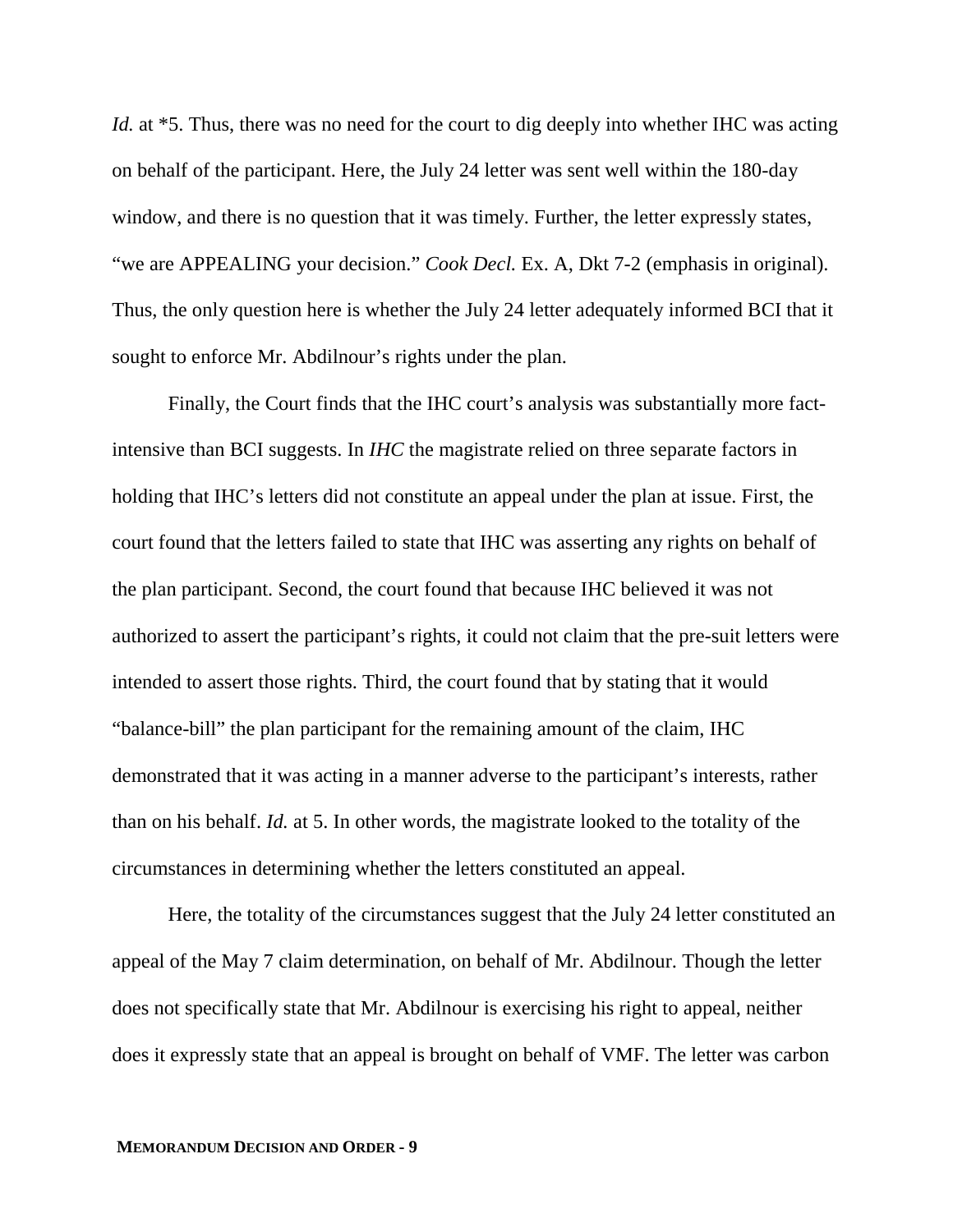copied to Mr. Abdilnour, however, and states that "we are in receipt of your partial payment," "we disagree with your reimbursement" and "we are APPEALING your decision." *Cook Decl.* Ex. A, Dkt 7-2 (emphasis added). Further, VMF is a noncontracted provider, with no independent right to appeal BCI's claim determination. Thus, it would be unreasonable for BCI to interpret the letter as solely representing the interests of VMF.

Indeed, the Court may reasonably infer that VMF intended to act on behalf of Mr. Abdilnour. The record shows that VMF was authorized to file an appeal on Plaintiff's behalf, and, unlike in *IHC*, there is nothing to suggest VMF was not acting upon that authorization in sending the July 24 letter. In addition, the fact that the appeal letter was sent by a representative from VMF, even though BCI sent the claim check and the EOB to Mr. Abdilnour, should have placed BCI on notice that VMF was coordinating with Mr. Abdilnour in making the appeal.<sup>1</sup> In contrast, IHC received the claim check and EOB directly, making it more likely that IHC was acting independently of the plan participant. *IHC*, No. 2:11-cv-000657-DBP, 2012 WL 5928338 at \*1.

Finally, the fact that VMF indicated that Mr. Abdilnour would be left responsible for the unpaid balance of the claim does not transform the letter from an "appeal" on behalf of Plaintiff to an "inquiry" on behalf of VMF. The Court disagrees that such

-

<sup>&</sup>lt;sup>1</sup> VMF's representative sent the July 24 letter to the address contained in the EOB as directed by the instructions for appealing a claim decision included therein.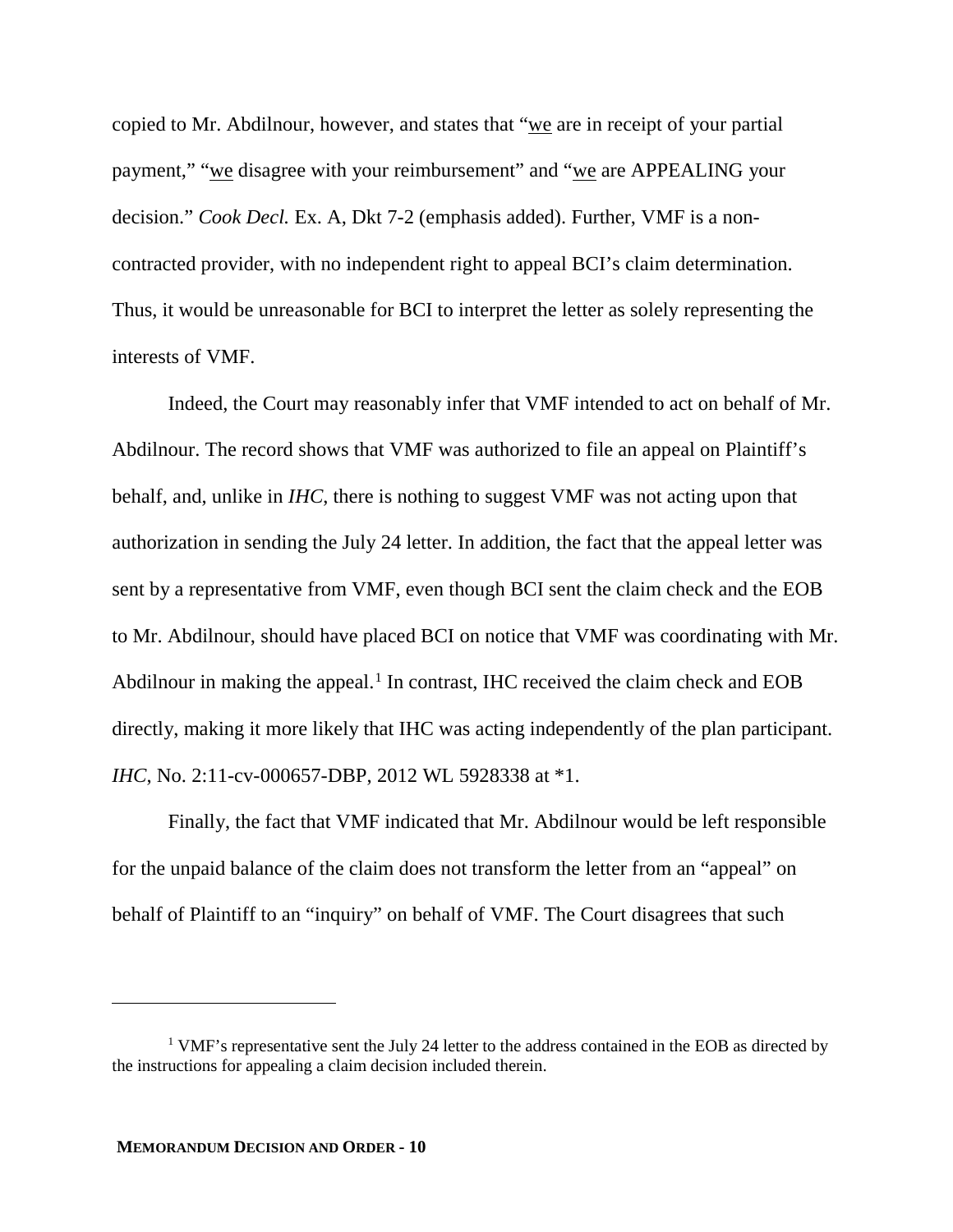language necessarily indicates that the provider is adverse to the plan participant. Rather, the Court finds it reasonable for both the plan participant and his representative to acknowledge the financial consequences of an unsuccessful appeal. This is particularly true here, where Plaintiff's interests were explicitly asserted elsewhere in the letter. *See Cook Decl.* Ex. A, Dkt 7-2 (stating that "your member should not be penalized for receiving the necessary medical services . . . .").

For these reasons, the Court finds that the most natural reading of the letter is that it constitutes an appeal of the May 7 claim determination on behalf of Mr. Abdilnour. BCI should have recognized the letter as such, even without an explicit statement of his appeal rights, or at the very least sent notice to VMF and Mr. Abdilnour of their intention not to treat the letter as an appeal. Where BCI did not provide such notice, they cannot now argue that Mr. Abdilnour failed to timely appeal.

Nor can BCI now claim that the letter did not constitute an appeal because neither VMF or Mr. Abdilnour provided written proof of VMF's authorization to act on Plaintiff's behalf. Although the Plan contains language stating that BCI "may" require such authorization, there is nothing in the record to show that BCI has informed participants that the Plan Administrator requires such authorization, much less that it must be provided up front. Indeed, the record suggests that BCI's practice is not to obtain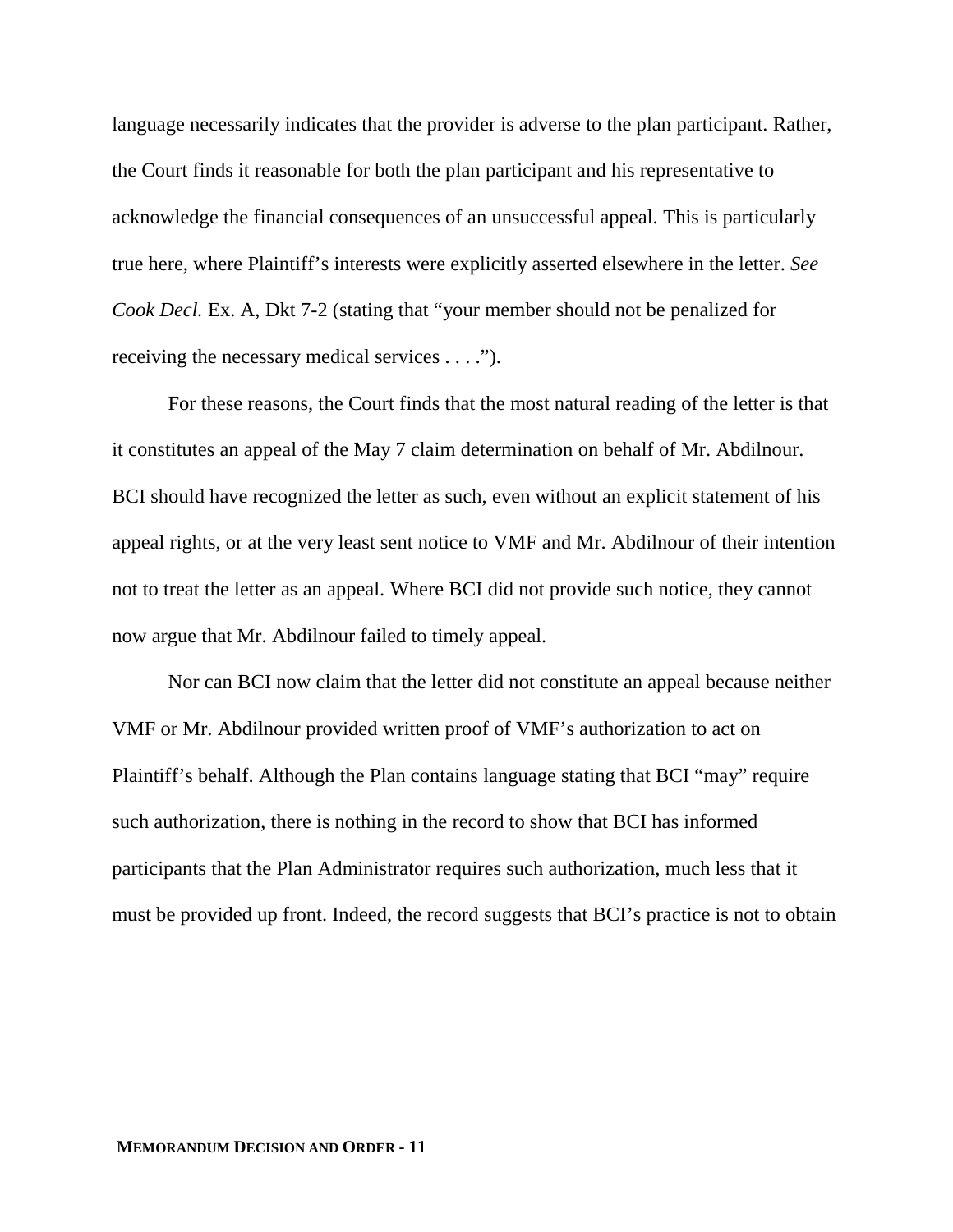such authorization until after being contacted by a third-party representative.<sup>2</sup> Thus, the Court finds that the July 24 letter constitutes a timely appeal of Plaintiff's May 7 claim.

The July 24 letter did not constitute a timely appeal of Plaintiff's April 3 claim, however, as the letter contained no mention of or reference to that claim. But, the Court finds that Plaintiff should be excused from the exhaustion requirements with regards to the April 3 claim. 3 In *Amato v. Bernard*, the Ninth Circuit held that "despite the usual applicability of the exhaustion requirement, there are occasions when a court is obliged to exercise its jurisdiction . . . the most familiar examples perhaps being when resort to the administrative route is futile or the remedy inadequate." 618 F.3d, 559, 568 (9th Cir. 1980). There is simply no reason to believe that BCI would have responded differently had the July 24 letter also incorporated the April 3 claim. Thus, the Court finds that Plaintiff should be excused from his failure to timely appeal the April 3 claim due to futility. *See, e.g.*, *Foster v. Blue Shield of Ca.*, No. CV 05-03324-DDP, 2009 WL 1586039 (C.D. Ca. June 3, 2009) (holding that where prior interactions between the

 $\overline{a}$ 

<sup>&</sup>lt;sup>2</sup> For example, when Plaintiff's counsel first contacted BCI, BCI did not ignore or reject Plaintiff's appeal for failure to provide written proof of authorization. Instead, BCI "requested Plaintiff complete an Appointment of Authorized Representative Form" before proceeding. *See Def.'s Br.* at 6, Dkt. 7-1.

<sup>&</sup>lt;sup>3</sup> The Court notes that neither party in this action separated out the two claims in their analysis of BCI's motion. Rather, both parties treated the claims identically in their briefing and at oral argument, without differentiating between them for the purposes of exhaustion. Yet, there is no reference to the April 3 claim in the text of the July 24 letter, and there is no evidence in the record to suggest that the letter was intended to include that claim, or that any other letter was sent with regards to that claim.